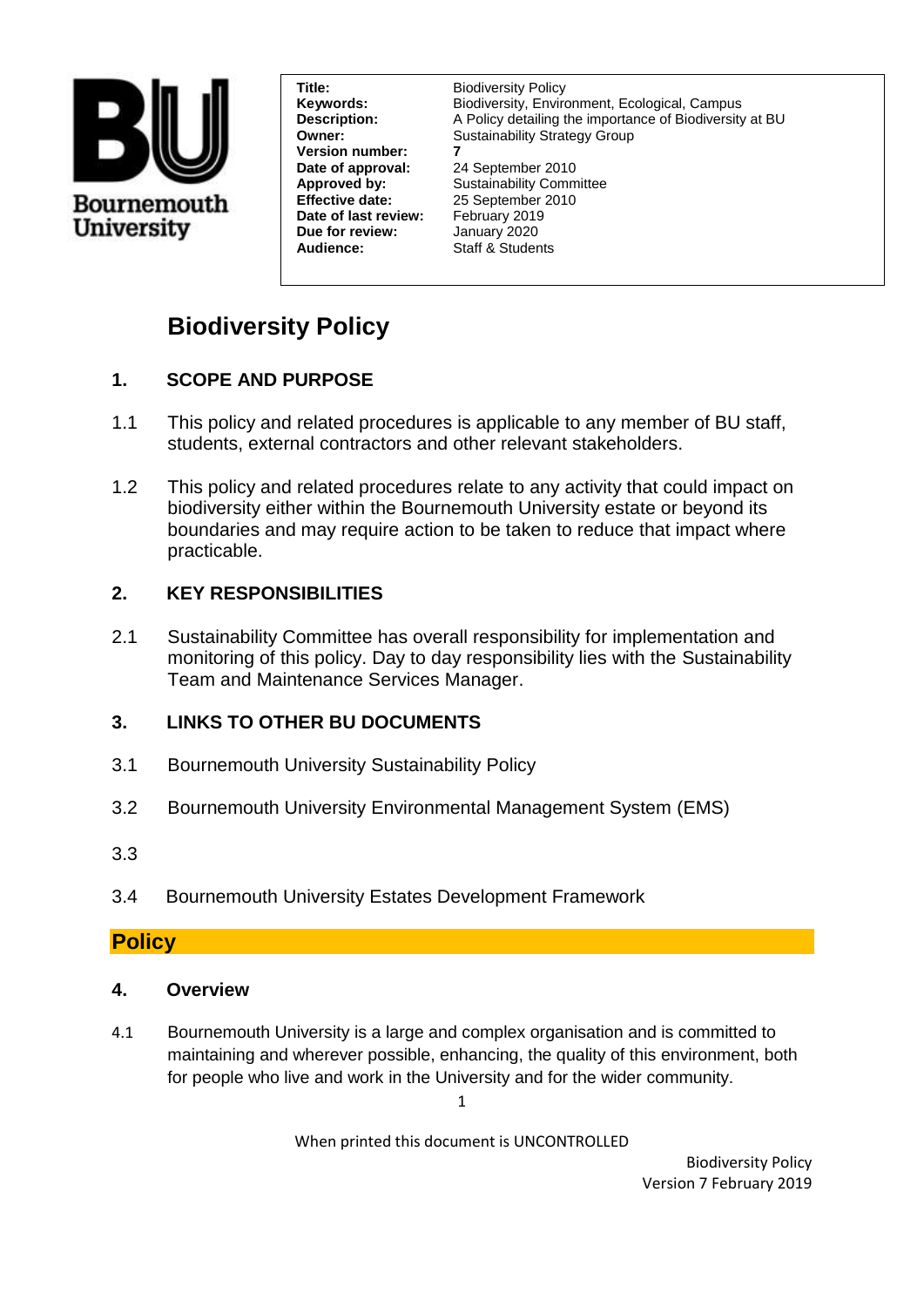Bournemouth University's vision is to create the most stimulating, challenging and rewarding university experience in a world-class learning community by sharing its unique fusion of excellent education, research and practice and inspiring our students, graduates and staff to enrich the world. The University recognises that its operations have the potential to impact on biodiversity both directly and indirectly and that it has a responsibility to manage these impacts.

The University also recognises its statutory obligation to have due regard for the conservation of biodiversity in the exercise of its functions and is therefore committed to maintaining, enhancing and where possible creating new habitats on campus.

#### 4.2 **Legislation & Environmental Management Systems**

- Comply with all biodiversity legislation.
- The Biodiversity Policy forms part of the BU EMS which is certified to Eco-Campus Platinum and ISO 14001:2015.
- This Policy forms part of BU's contribution to achieving the UN Sustainable Development Goals.

#### 4.3 **Operational & Estates Development**

- Seek to support projects and programmes that will conserve and, where possible, enhance habitats and biodiversity.
- Minimise the impact on habitats and biodiversity from grounds maintenance and landscaping work and prevent pollution by restricting the use of pesticides to a minimum.
- Seek to create, maintain and enhance habitats to encourage wildlife, where possible.
- Minimise the impact on biodiversity from development works and where possible seek a net increase in ecological value through project design and delivery.
- Ensure ecological surveys are completed prior to, and post completion of, building work and the results are documented.

When printed this document is UNCONTROLLED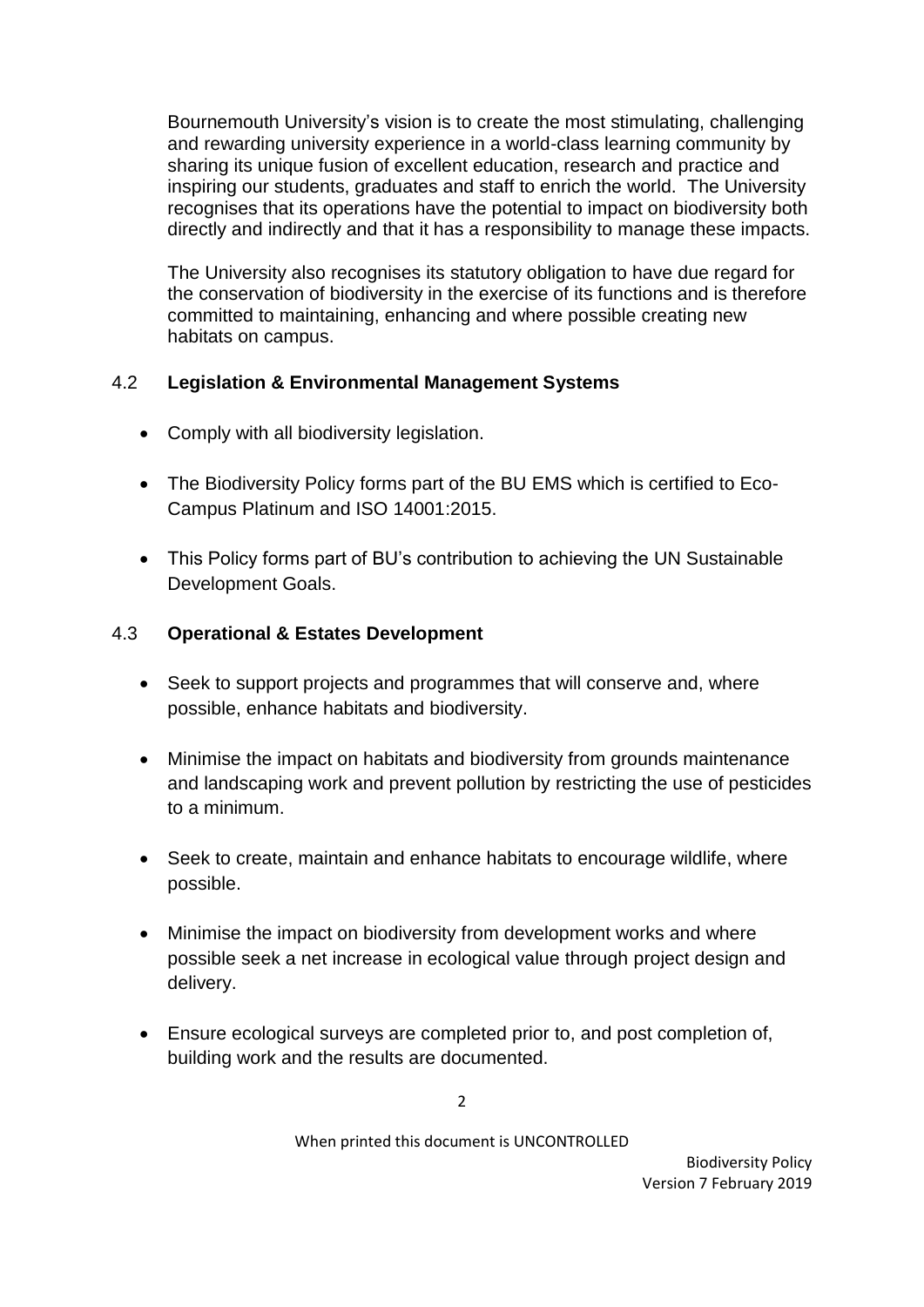- Work with stakeholders to improve habitat and biodiversity management practices.
- Actively seek opportunities to use the estate as a Living Lab to link landscape management to education and research.

# 4.4 **Training**

- Provide training for staff to ensure contractors are able to meet the requirements of the Biodiversity and Sustainability Policies.
- Ensure all contractors are provided with a copy of the BU Design Standards which reference the Biodiversity Policy.

# 4.5 **Monitoring and reporting**

- Implement mechanisms for monitoring habitats and biodiversity on campus wherever possible.
- Actively encourage student-led monitoring projects at species level on campus.
- Review and update the Biodiversity actions (EMS Objectives Register) with the Biodiversity Group at least once every six months.

# 4.5 **Communication, Education & Stakeholder Engagement**

- Raise awareness of staff and students about biodiversity on campus, as well as the importance of biodiversity in general.
- Encourage learning & teaching and research activities to contribute to the delivery of this policy, in particular promote grounds as an educational resource for student projects.
- Encourage and support BU participation and contribution (research, development, good practices, and policy/procedures) at relevant national and international forums.

#### When printed this document is UNCONTROLLED